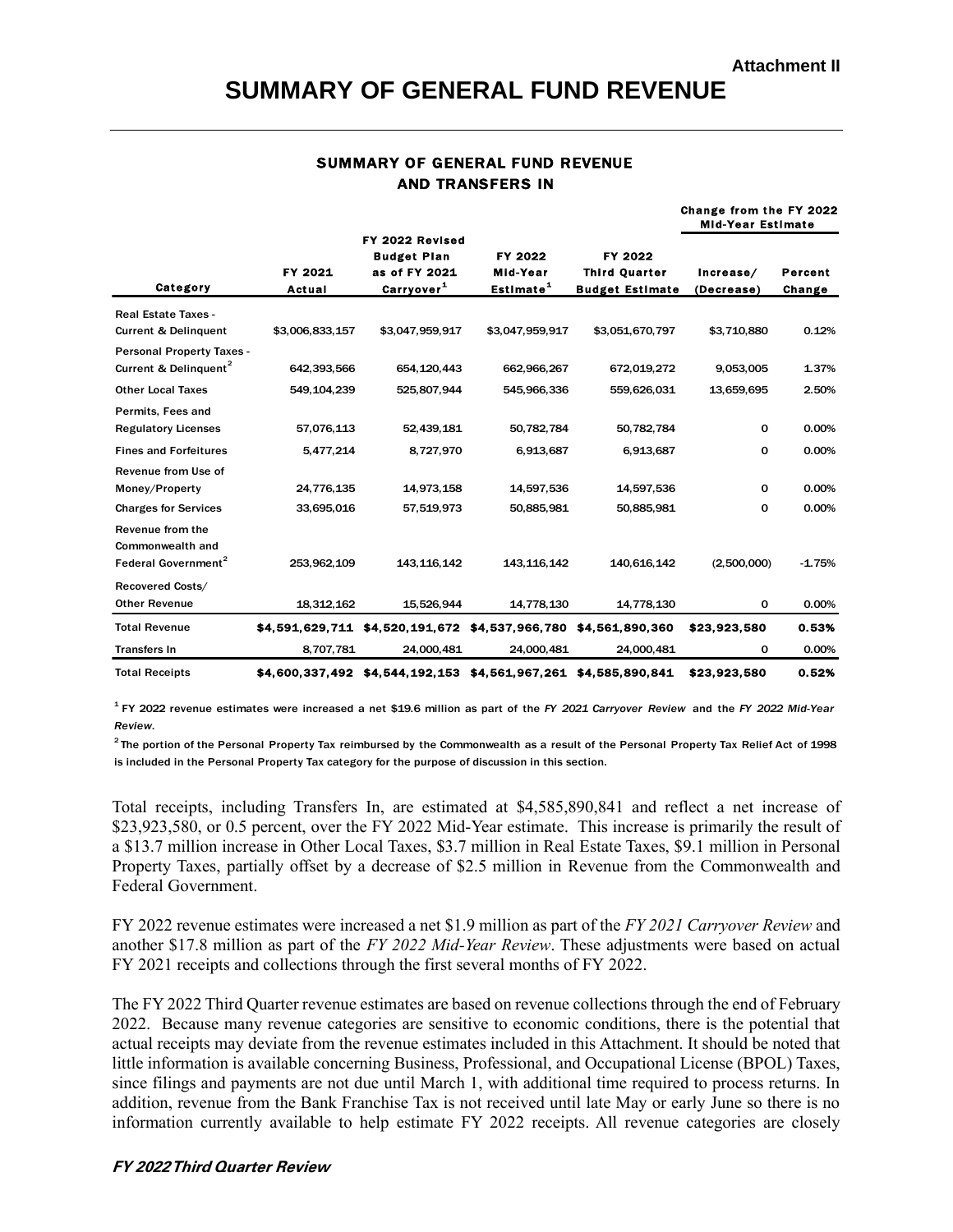## **SUMMARY OF GENERAL FUND REVENUE**

monitored with respect to collections and the effects of changes in economic activity. Any necessary FY 2022 and FY 2023 revenue adjustments will be included in the Add-On Review.

#### REAL ESTATE TAX-CURRENT

| FY 2021<br>Actual | FY 2022<br>Revised as of<br>FY 2021 Carryover | FY 2022<br>Mid-Year<br><b>Estimate</b> | FY 2022<br><b>Third Quarter</b><br>Estimate | Increase/<br>(Decrease) | Percent<br>Change |
|-------------------|-----------------------------------------------|----------------------------------------|---------------------------------------------|-------------------------|-------------------|
| \$2,997,861,231   | \$3,039,404,623                               | \$3,039,404,623                        | \$3,043,115,503                             | \$3,710,880             | 0.1%              |

The *FY 2022 Third Quarter Review* estimate for Current Real Estate Tax of \$3,043,115,503 reflects an increase of \$3,710,880 or 0.1 percent over the FY 2022 Mid-Year estimate. Lower projected exonerations and higher supplemental assessments are expected to increase revenue by \$3.4 million and \$3.0 million, respectively. In addition, final Public Service Corporation assessments by the Commonwealth of Virginia were \$0.3 million more than anticipated. Partially offsetting the increase is a projected revenue decrease of \$2.9 million as a result of higher than anticipated tax relief for disabled veterans.

#### PERSONAL PROPERTY TAX-CURRENT

| FY 2021<br>Actual | FY 2022<br>Revised as of<br>FY 2021 Carryover | FY 2022<br>Mid-Year<br>Estimate | FY 2022<br><b>Third Quarter</b><br>Estimate | Increase/<br>(Decrease) | Percent<br>Change |
|-------------------|-----------------------------------------------|---------------------------------|---------------------------------------------|-------------------------|-------------------|
| \$627,578,261     | \$639,574,785                                 | \$648,420,609                   | \$657,473,614                               | \$9,053,005             | 1.4%              |

The *FY 2022 Third Quarter Review* estimate for Current Personal Property Taxes of \$657,473,614 reflects an increase of \$9,053,005 or 1.4 percent over the FY 2022 Mid-Year estimate and represents an increase of 4.8 percent over the FY 2021 level. The revised estimate increase is primarily the result of higher than projected vehicle levy based on higher number of vehicles as compared to the FY 2022 Mid-Year estimate. Throughout the fiscal year, the Department of Tax Administration tracks the volume and the value of vehicles in the County. At the time of the Mid-Year revenue review, the FY 2022 vehicle volume was projected to decline 1.0 percent compared to FY 2021. More vehicles were purchased and moved in the County by the end of calendar year 2021 and as a result, the current projection indicates an increase of 0.6 percent in the number of vehicles for FY 2022 over the FY 2021 level. In addition, business personal property levy reflects an increase of \$1.5 million compared to the FY 2022 Mid-Year estimate.

LOCAL SALES TAX

| FY 2021<br>Actual | FY 2022<br>Revised as of<br>FY 2021 Carryover | FY 2022<br>Mid-Year<br>Estimate | FY 2022<br><b>Third Quarter</b><br>Estimate | Increase/<br>(Decrease) | Percent<br>Change |
|-------------------|-----------------------------------------------|---------------------------------|---------------------------------------------|-------------------------|-------------------|
| \$200,832,101     | \$199,209,725                                 | \$207,861,225                   | \$218,759,355                               | \$10,898,130            | 5.2%              |

The *FY 2022 Third Quarter Review* estimate for Sales Tax of \$218,759,355 reflects an increase of \$10,898,130 or 5.2 percent over the FY 2022 Mid-Year estimate and represents an increase of 8.9 percent over the FY 2021 level. This increase is based on higher than expected year-to-date collections, which are up 15.1 percent through February 2022. The FY 2022 Third Quarter estimate assumes that collections for